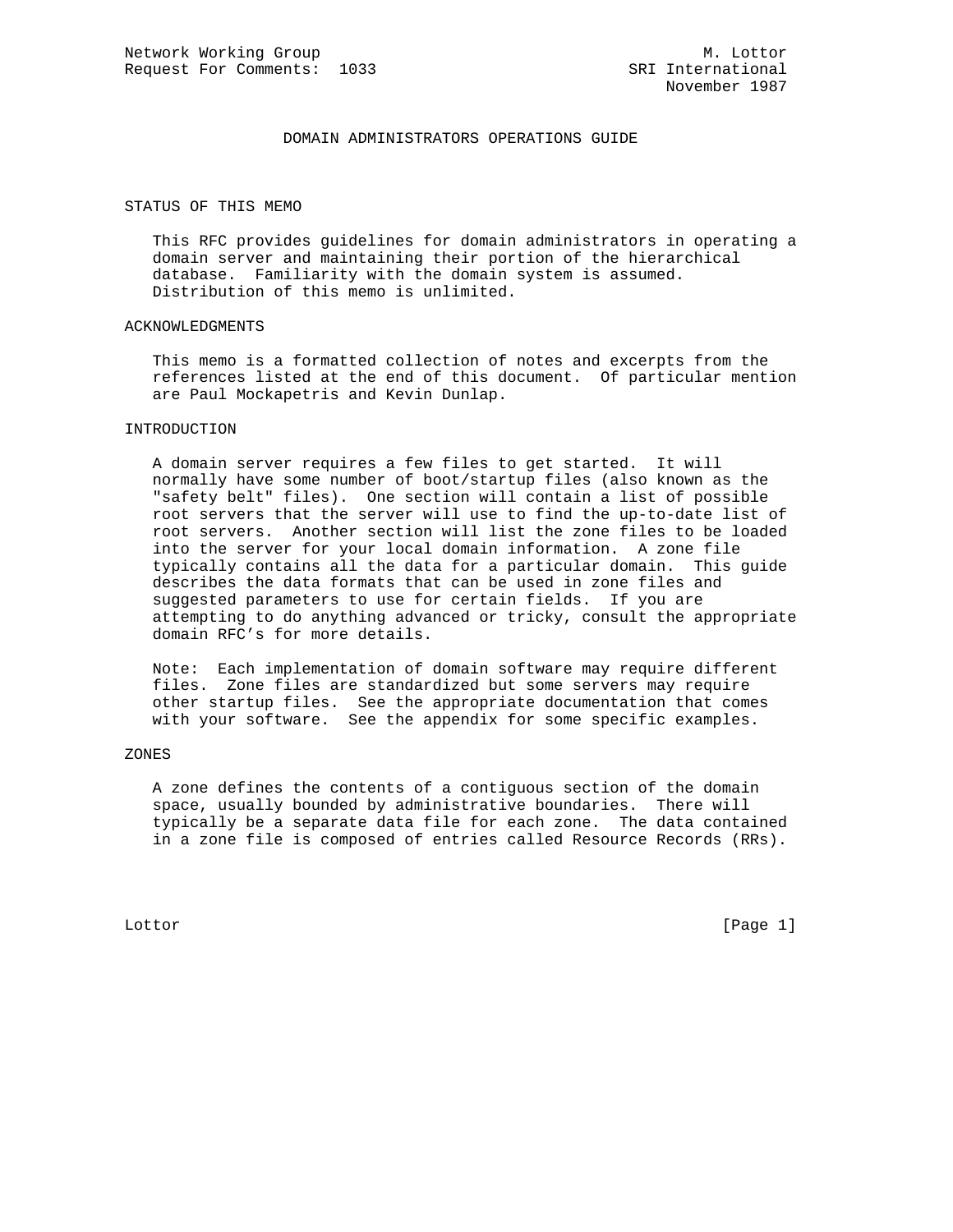You may only put data in your domain server that you are authoritative for. You must not add entries for domains other than your own (except for the special case of "glue records").

 A domain server will probably read a file on start-up that lists the zones it should load into its database. The format of this file is not standardized and is different for most domain server implementations. For each zone it will normally contain the domain name of the zone and the file name that contains the data to load for the zone.

ROOT SERVERS

 A resolver will need to find the root servers when it first starts. When the resolver boots, it will typically read a list of possible root servers from a file.

 The resolver will cycle through the list trying to contact each one. When it finds a root server, it will ask it for the current list of root servers. It will then discard the list of root servers it read from the data file and replace it with the current list it received.

 Root servers will not change very often. You can get the names of current root servers from the NIC.

 FTP the file NETINFO:ROOT-SERVERS.TXT or send a mail request to NIC@SRI-NIC.ARPA.

As of this date (June 1987) they are:

| SRI-NIC.ARPA | 10.0.0.51  | 26.0.0.73               |            |
|--------------|------------|-------------------------|------------|
| C.ISI.EDU    | 10.0.0.52  |                         |            |
| BRL-AOS.ARPA |            | 192.5.25.82 192.5.22.82 | 128.20.1.2 |
| A.ISI.EDU    | 26.3.0.103 |                         |            |

#### RESOURCE RECORDS

 Records in the zone data files are called resource records (RRs). They are specified in RFC-883 and RFC-973. An RR has a standard format as shown:

<name> [<ttl>] [<class>] <type> <data>

The record is divided into fields which are separated by white space.

<name>

The name field defines what domain name applies to the given

Lottor [Page 2]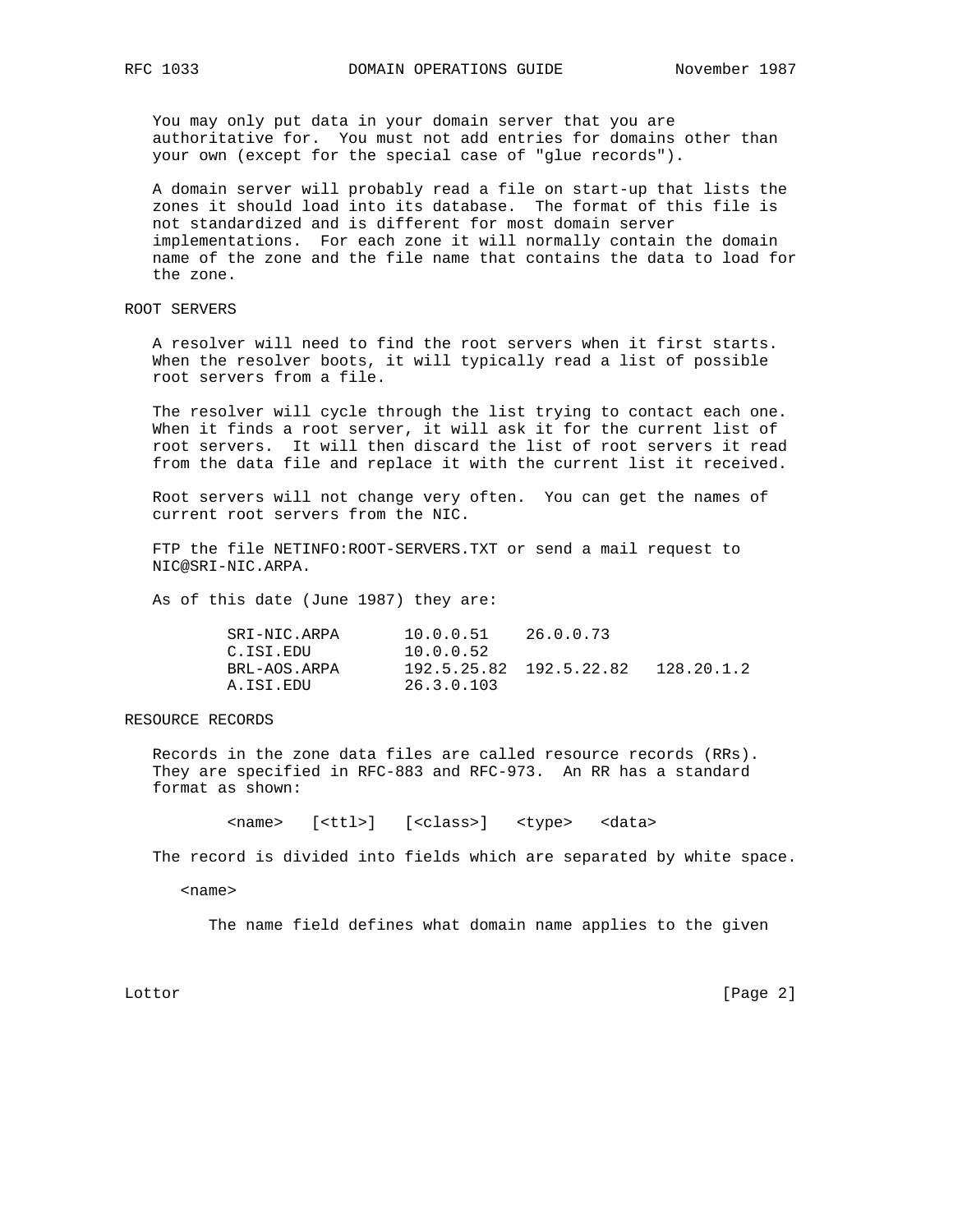RFC 1033 DOMAIN OPERATIONS GUIDE November 1987

 RR. In some cases the name field can be left blank and it will default to the name field of the previous RR.

 $<$ ttl>

 TTL stands for Time To Live. It specifies how long a domain resolver should cache the RR before it throws it out and asks a domain server again. See the section on TTL's. If you leave the TTL field blank it will default to the minimum time specified in the SOA record (described later).

<class>

 The class field specifies the protocol group. If left blank it will default to the last class specified.

<type>

 The type field specifies what type of data is in the RR. See the section on types.

<data>

 The data field is defined differently for each type and class of data. Popular RR data formats are described later.

 The domain system does not guarantee to preserve the order of resource records. Listing RRs (such as multiple address records) in a certain order does not guarantee they will be used in that order.

 Case is preserved in names and data fields when loaded into the name server. All comparisons and lookups in the name server are case insensitive.

 Parenthesis ("(",")") are used to group data that crosses a line boundary.

 A semicolon (";") starts a comment; the remainder of the line is ignored.

The asterisk ("\*") is used for wildcarding.

The at-sign ("@") denotes the current default domain name.

Lottor [Page 3]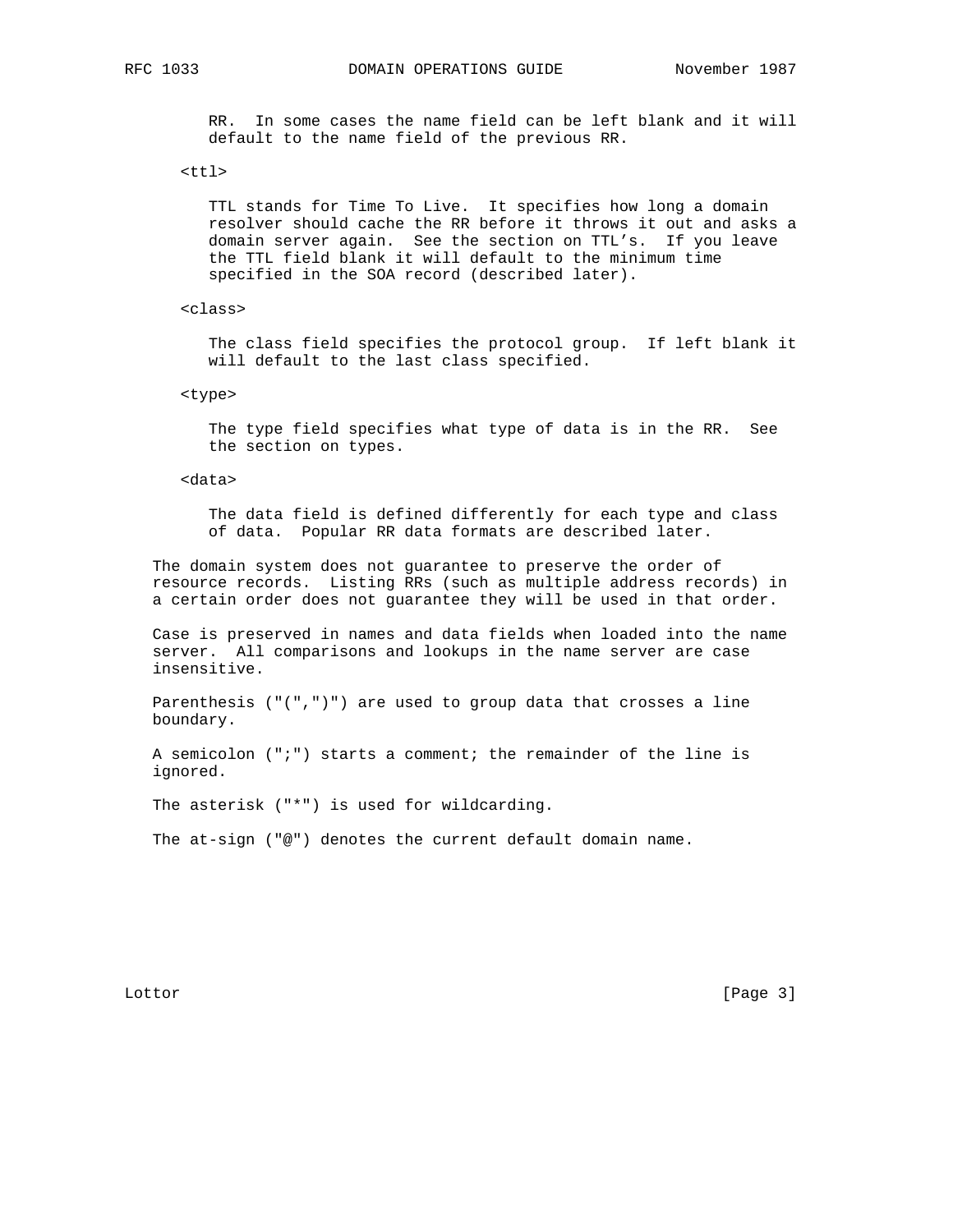NAMES

A domain name is a sequence of labels separated by dots.

 Domain names in the zone files can be one of two types, either absolute or relative. An absolute name is the fully qualified domain name and is terminated with a period. A relative name does not terminate with a period, and the current default domain is appended to it. The default domain is usually the name of the domain that was specified in the boot file that loads each zone.

 The domain system allows a label to contain any 8-bit character. Although the domain system has no restrictions, other protocols such as SMTP do have name restrictions. Because of other protocol restrictions, only the following characters are recommended for use in a host name (besides the dot separator):

"A-Z", "a-z", "0-9", dash and underscore

TTL's (Time To Live)

 It is important that TTLs are set to appropriate values. The TTL is the time (in seconds) that a resolver will use the data it got from your server before it asks your server again. If you set the value too low, your server will get loaded down with lots of repeat requests. If you set it too high, then information you change will not get distributed in a reasonable amount of time. If you leave the TTL field blank, it will default to what is specified in the SOA record for the zone.

 Most host information does not change much over long time periods. A good way to set up your TTLs would be to set them at a high value, and then lower the value if you know a change will be coming soon. You might set most TTLs to anywhere between a day (86400) and a week (604800). Then, if you know some data will be changing in the near future, set the TTL for that RR down to a lower value (an hour to a day) until the change takes place, and then put it back up to its previous value.

 Also, all RRs with the same name, class, and type should have the same TTL value.

#### CLASSES

 The domain system was designed to be protocol independent. The class field is used to identify the protocol group that each RR is in.

The class of interest to people using TCP/IP software is the class

Lottor [Page 4]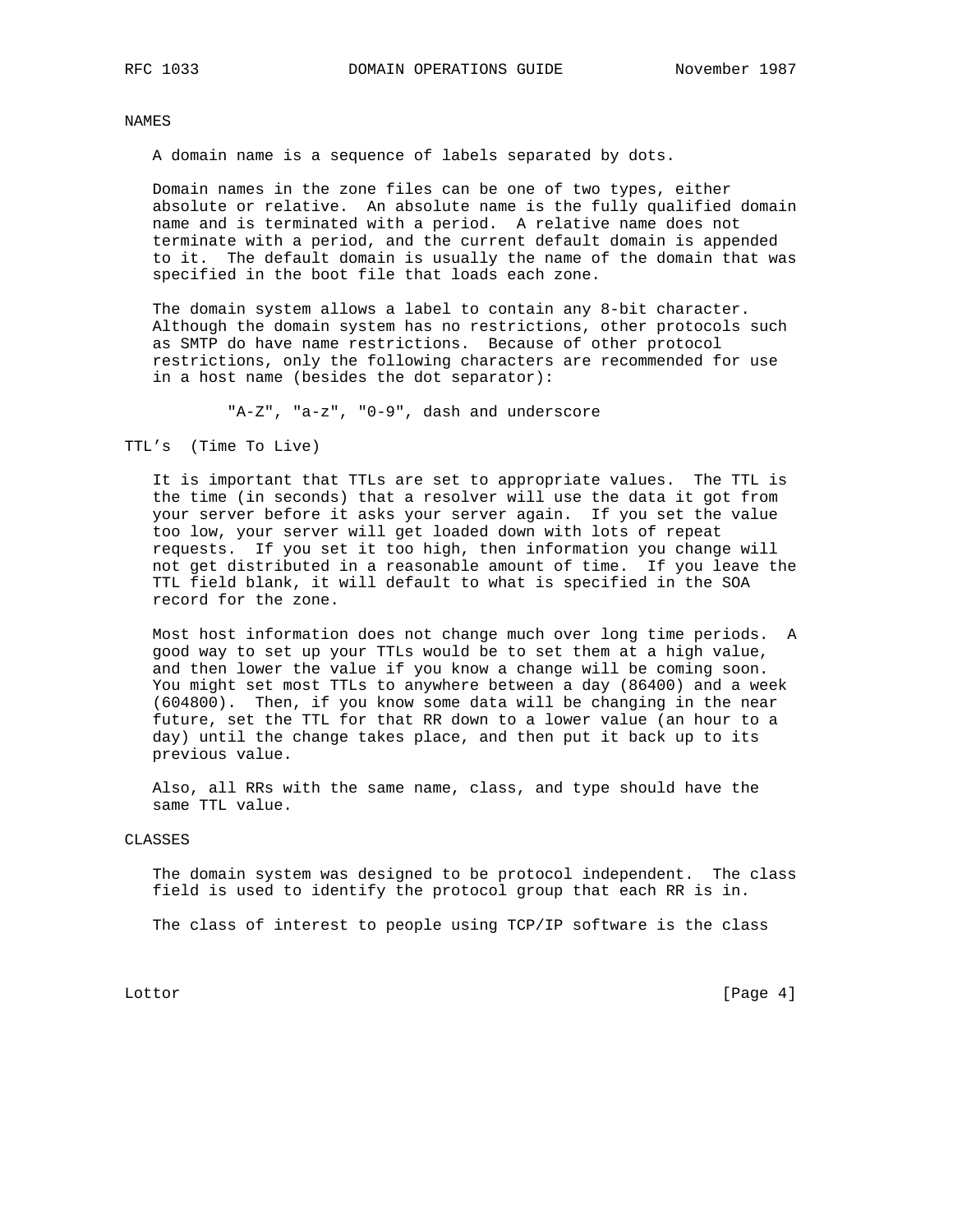"Internet". Its standard designation is "IN".

A zone file should only contain RRs of the same class.

#### TYPES

 There are many defined RR types. For a complete list, see the domain specification RFCs. Here is a list of current commonly used types. The data for each type is described in the data section.

| Designation | Description                       |
|-------------|-----------------------------------|
|             |                                   |
| SOA         | Start Of Authority                |
| NS          | Name Server                       |
| Α           | Internet Address                  |
| CNAME       | Canonical Name (nickname pointer) |
| HINFO       | Host Information                  |
| WKS         | Well Known Services               |
| МX          | Mail Exchanger                    |

PTR Pointer

SOA (Start Of Authority)

 <name> [<ttl>] [<class>] SOA <origin> <person> ( <serial> <refresh> <retry> <expire> <minimum> )

 The Start Of Authority record designates the start of a zone. The zone ends at the next SOA record.

<name> is the name of the zone.

 <origin> is the name of the host on which the master zone file resides.

 <person> is a mailbox for the person responsible for the zone. It is formatted like a mailing address but the at-sign that normally separates the user from the host name is replaced with a dot.

 <serial> is the version number of the zone file. It should be incremented anytime a change is made to data in the zone.

Lottor [Page 5]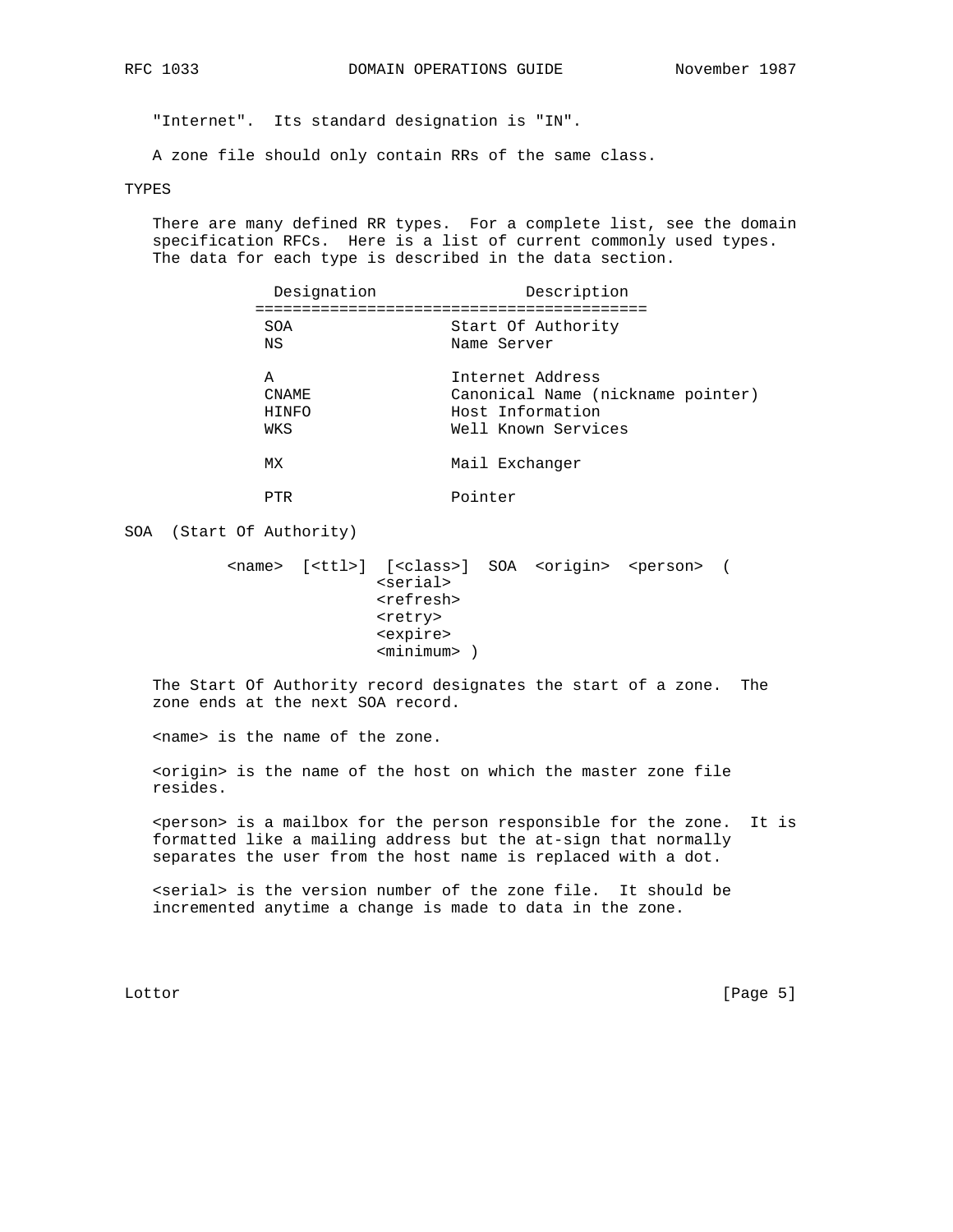<refresh> is how long, in seconds, a secondary name server is to check with the primary name server to see if an update is needed. A good value here would be one hour (3600).

 <retry> is how long, in seconds, a secondary name server is to retry after a failure to check for a refresh. A good value here would be 10 minutes (600).

 <expire> is the upper limit, in seconds, that a secondary name server is to use the data before it expires for lack of getting a refresh. You want this to be rather large, and a nice value is 3600000, about 42 days.

 <minimum> is the minimum number of seconds to be used for TTL values in RRs. A minimum of at least a day is a good value here (86400).

 There should only be one SOA record per zone. A sample SOA record would look something like:

 @ IN SOA SRI-NIC.ARPA. HOSTMASTER.SRI-NIC.ARPA. ( 45 ;serial and the state of 3600 interests the state of the state of the state of the state of the state of the state of the state of the state of the state of the state of the state of the state of the state of the state of the stat er and the state of the state of the state of the state of the state of the state of the state of the state of the state of the state of the state of the state of the state of the state of the state of the state of the sta 3600000 ;expire 86400 ) ; minimum

NS (Name Server)

<domain> [<ttl>] [<class>] NS <server>

 The NS record lists the name of a machine that provides domain service for a particular domain. The name associated with the RR is the domain name and the data portion is the name of a host that provides the service. If machines SRI-NIC.ARPA and C.ISI.EDU provide name lookup service for the domain COM then the following entries would be used:

> COM. NS SRI-NIC.ARPA. NS C.ISI.EDU.

 Note that the machines providing name service do not have to live in the named domain. There should be one NS record for each server for a domain. Also note that the name "COM" defaults for the second NS record.

 NS records for a domain exist in both the zone that delegates the domain, and in the domain itself.

Lottor [Page 6]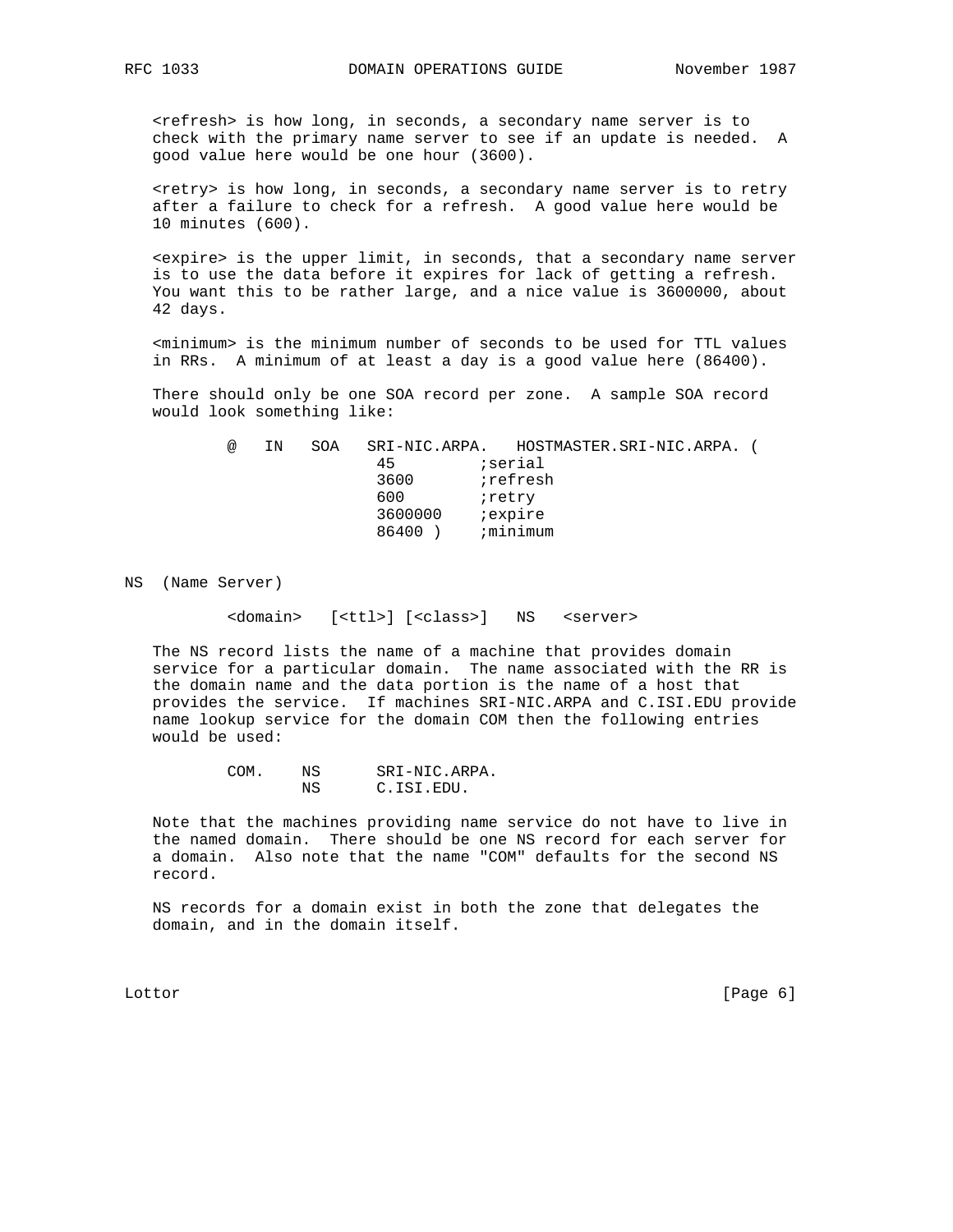GLUE RECORDS

 If the name server host for a particular domain is itself inside the domain, then a 'glue' record will be needed. A glue record is an A (address) RR that specifies the address of the server. Glue records are only needed in the server delegating the domain, not in the domain itself. If for example the name server for domain SRI.COM was KL.SRI.COM, then the NS record would look like this, but you will also need to have the following A record.

> SRI.COM. NS KL.SRI.COM. KL.SRI.COM. A 10.1.0.2.

A (Address)

<host> [<ttl>] [<class>] A <address>

 The data for an A record is an internet address in dotted decimal form. A sample A record might look like:

SRI-NIC.ARPA. A 10.0.0.51

There should be one A record for each address of a host.

CNAME ( Canonical Name)

<nickname> [<ttl>] [<class>] CNAME <host>

 The CNAME record is used for nicknames. The name associated with the RR is the nickname. The data portion is the official name. For example, a machine named SRI-NIC.ARPA may want to have the nickname NIC.ARPA. In that case, the following RR would be used:

NIC.ARPA. CNAME SRI-NIC.ARPA.

 There must not be any other RRs associated with a nickname of the same class.

 Nicknames are also useful when a host changes it's name. In that case, it is usually a good idea to have a CNAME pointer so that people still using the old name will get to the right place.

Lottor [Page 7]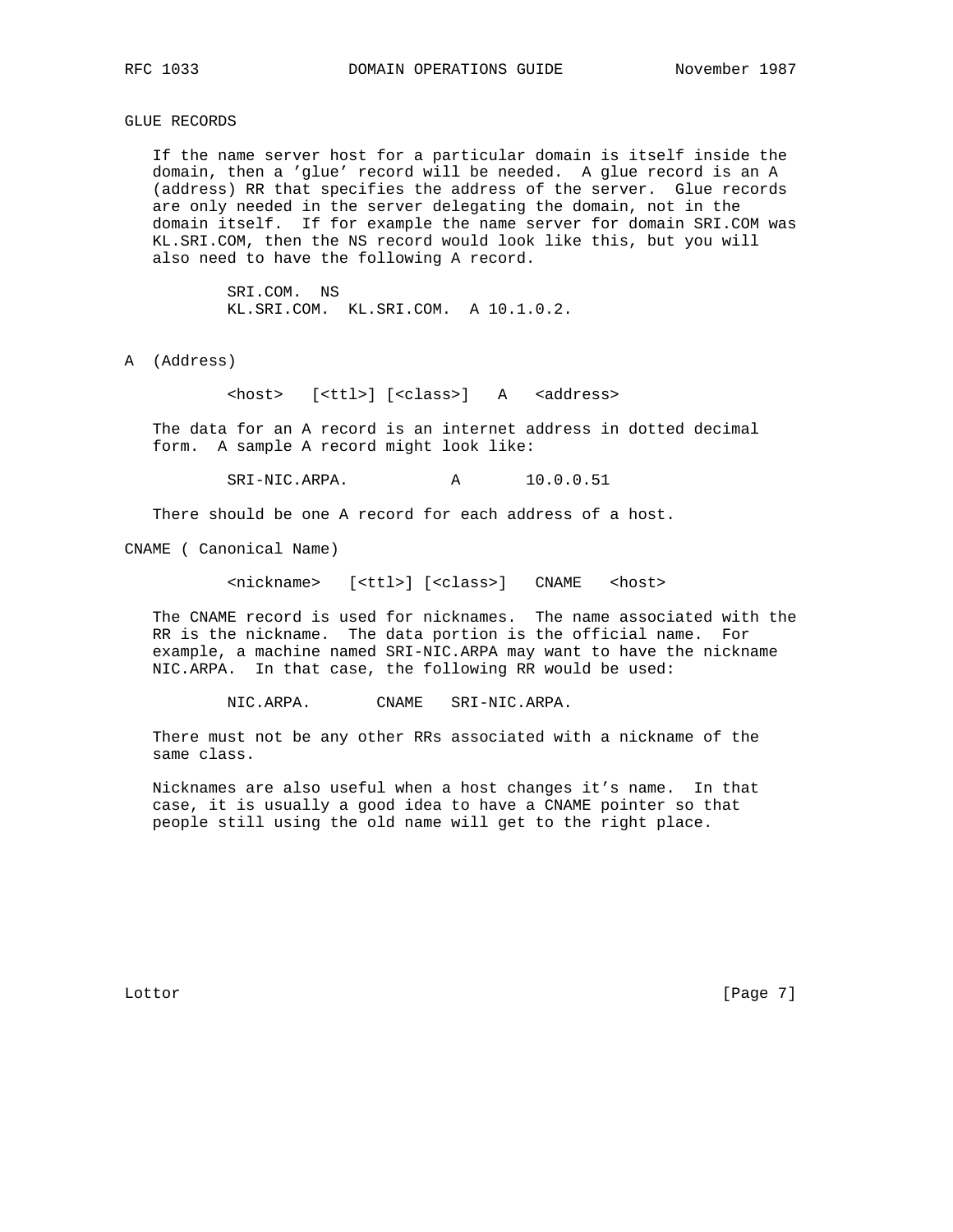HINFO (Host Info)

<host> [<ttl>] [<class>] HINFO <hardware> <software>

 The HINFO record gives information about a particular host. The data is two strings separated by whitespace. The first string is a hardware description and the second is software. The hardware is usually a manufacturer name followed by a dash and model designation. The software string is usually the name of the operating system.

 Official HINFO types can be found in the latest Assigned Numbers RFC, the latest of which is RFC-1010. The Hardware type is called the Machine name and the Software type is called the System name.

Some sample HINFO records:

SRI-NIC.ARPA. HINFO DEC-2060 TOPS20 UCBARPA.Berkeley.EDU. HINFO VAX-11/780 UNIX

WKS (Well Known Services)

<host> [<ttl>] [<class>] WKS <address> <protocol> <services>

 The WKS record is used to list Well Known Services a host provides. WKS's are defined to be services on port numbers below 256. The WKS record lists what services are available at a certain address using a certain protocol. The common protocols are TCP or UDP. A sample WKS record for a host offering the same services on all address would look like:

 Official protocol names can be found in the latest Assigned Numbers RFC, the latest of which is RFC-1010.

> SRI-NIC.ARPA. WKS 10.0.0.51 TCP TELNET FTP SMTP WKS 10.0.0.51 UDP TIME WKS 26.0.0.73 TCP TELNET FTP SMTP WKS 26.0.0.73 UDP TIME

MX (Mail Exchanger) (See RFC-974 for more details.)

<name> [<ttl>] [<class>] MX <preference> <host>

 MX records specify where mail for a domain name should be delivered. There may be multiple MX records for a particular name. The preference value specifies the order a mailer should try multiple MX records when delivering mail. Zero is the highest preference. Multiple records for the same name may have the same preference.

Lottor [Page 8]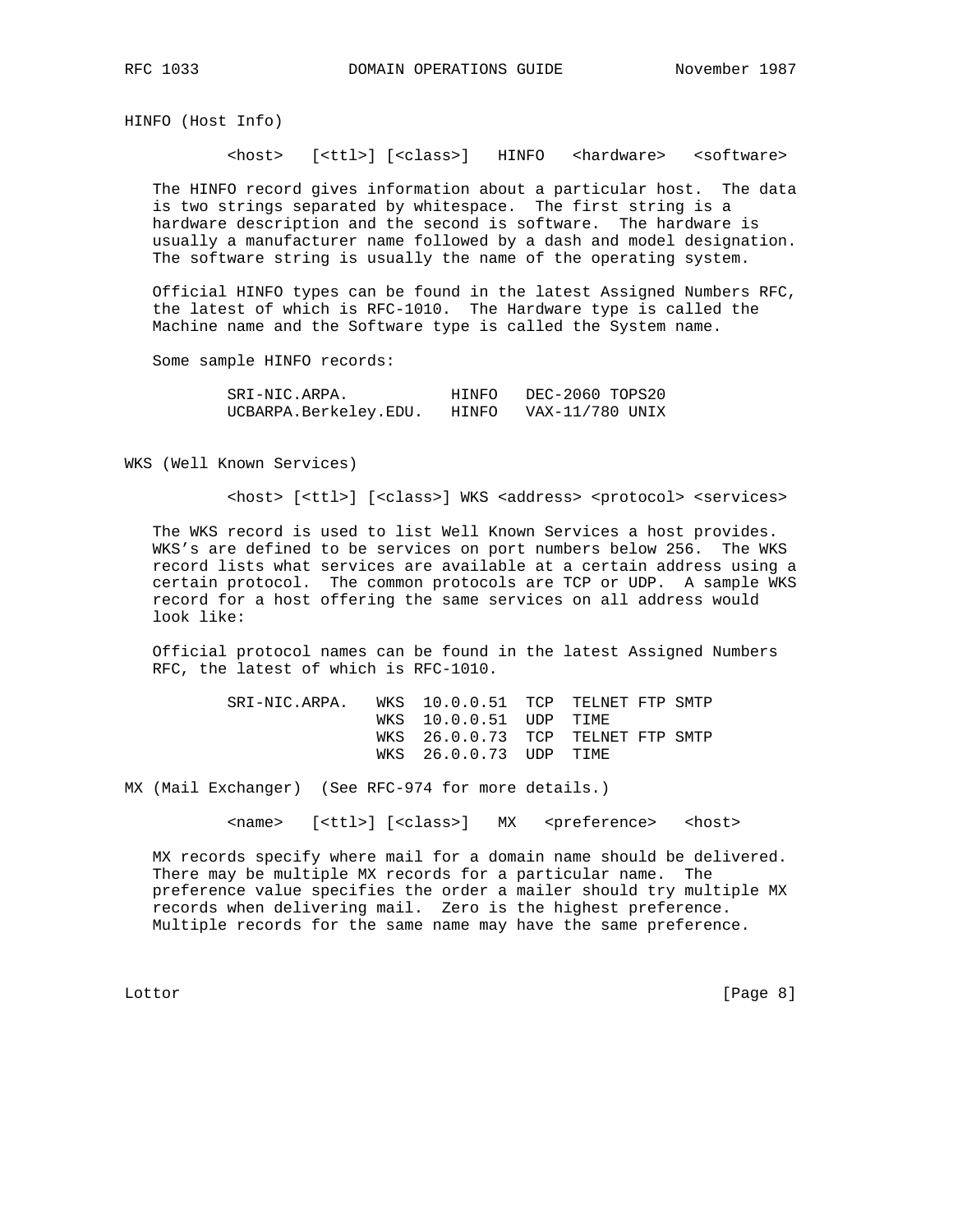A host BAR.FOO.COM may want its mail to be delivered to the host PO.FOO.COM and would then use the MX record:

BAR.FOO.COM. MX 10 PO.FOO.COM.

 A host BAZ.FOO.COM may want its mail to be delivered to one of three different machines, in the following order:

| BAZ.FOO.COM. | МX | PO1.FOO.COM. |
|--------------|----|--------------|
|              | МX | PO2.FOO.COM. |
|              | МX | PO3.FOO.COM. |

 An entire domain of hosts not connected to the Internet may want their mail to go through a mail gateway that knows how to deliver mail to them. If they would like mail addressed to any host in the domain FOO.COM to go through the mail gateway they might use:

| FOO.COM.        | МX | RELAY.CS.NET. |
|-----------------|----|---------------|
| $*$ . FOO. COM. | МX | RELAY.CS.NET. |

 Note that you can specify a wildcard in the MX record to match on anything in FOO.COM, but that it won't match a plain FOO.COM.

### IN-ADDR.ARPA

 The structure of names in the domain system is set up in a hierarchical way such that the address of a name can be found by tracing down the domain tree contacting a server for each label of the name. Because of this 'indexing' based on name, there is no easy way to translate a host address back into its host name.

 In order to do the reverse translation easily, a domain was created that uses hosts' addresses as part of a name that then points to the data for that host. In this way, there is now an 'index' to hosts' RRs based on their address. This address mapping domain is called IN-ADDR.ARPA. Within that domain are subdomains for each network, based on network number. Also, for consistency and natural groupings, the 4 octets of a host number are reversed.

 For example, the ARPANET is net 10. That means there is a domain called 10.IN-ADDR.ARPA. Within this domain there is a PTR RR at 51.0.0.10.IN-ADDR that points to the RRs for the host SRI-NIC.ARPA (who's address is 10.0.0.51). Since the NIC is also on the MILNET (Net 26, address 26.0.0.73), there is also a PTR RR at 73.0.0.26.IN- ADDR.ARPA that points to the same RR's for SRI-NIC.ARPA. The format of these special pointers is defined below along with the examples for the NIC.

Lottor [Page 9]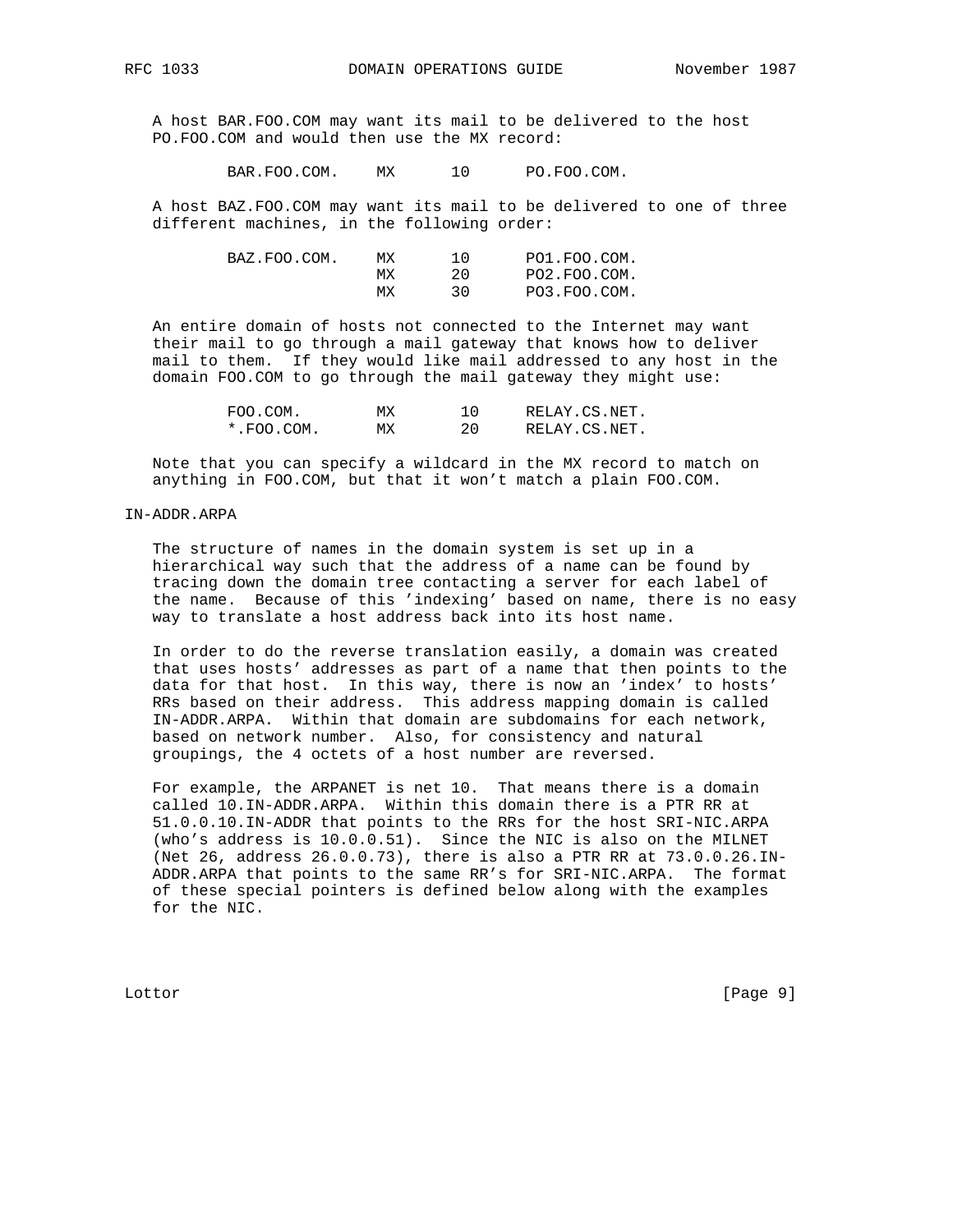PTR

<special-name> [<ttl>] [<class>] PTR <name>

 The PTR record is used to let special names point to some other location in the domain tree. They are mainly used in the IN- ADDR.ARPA records for translation of addresses to names. PTR's should use official names and not aliases.

 For example, host SRI-NIC.ARPA with addresses 10.0.0.51 and 26.0.0.73 would have the following records in the respective zone files for net 10 and net 26:

 51.0.0.10.IN-ADDR.ARPA. PTR SRI-NIC.ARPA. 73.0.0.26.IN-ADDR.ARPA. PTR SRI-NIC.ARPA.

## GATEWAY PTR's

 The IN-ADDR tree is also used to locate gateways on a particular network. Gateways have the same kind of PTR RRs as hosts (as above) but in addition they have other PTRs used to locate them by network number alone. These records have only 1, 2, or 3 octets as part of the name depending on whether they are class A, B, or C networks, respectively.

 Lets take the SRI-CSL gateway for example. It connects 3 different networks, one class A, one class B and one class C. It will have the standard RR's for a host in the CSL.SRI.COM zone:

> GW.CSL.SRI.COM. A 10.2.0.2 A 128.18.1.1 A 192.12.33.2

 Also, in 3 different zones (one for each network), it will have one of the following number to name translation pointers:

| $2.0.2.10.$ IN-ADDR.ARPA.   | PTR | GW.CSL.SRI.COM. |
|-----------------------------|-----|-----------------|
| $1.1.18.128.$ IN-ADDR.ARPA. | PTR | GW.CSL.SRI.COM. |
| 1.33.12.192.IN-ADDR.ARPA.   | PTR | GW.CSL.SRI.COM. |

 In addition, in each of the same 3 zones will be one of the following gateway location pointers:

| 10.IN-ADDR.ARPA.        | PTR | GW.CSL.SRI.COM. |
|-------------------------|-----|-----------------|
| 18.128.IN-ADDR.ARPA.    | PTR | GW.CSL.SRI.COM. |
| 33.12.192.IN-ADDR.ARPA. | PTR | GW.CSL.SRI.COM. |

Lottor [Page 10]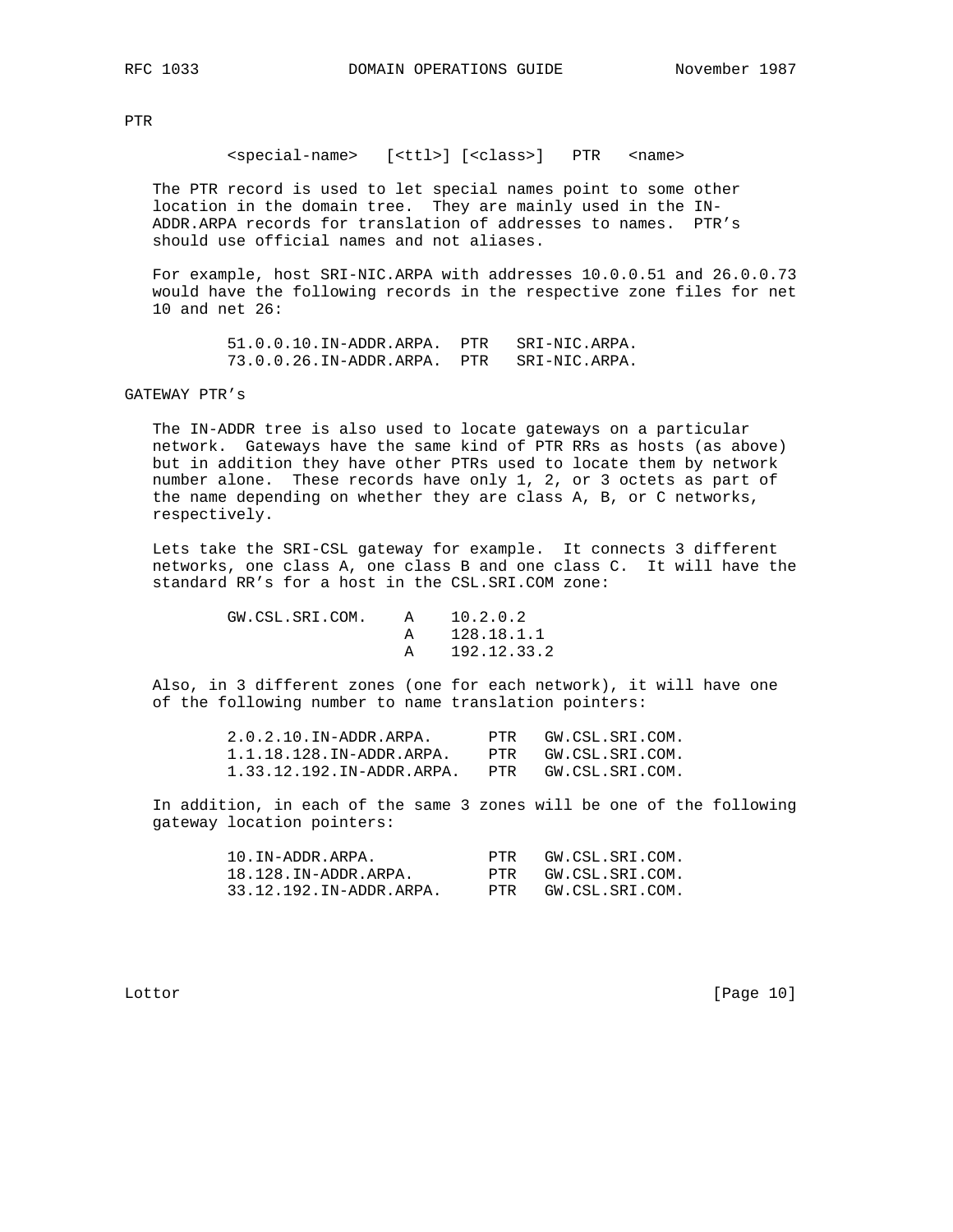# INSTRUCTIONS

Adding a subdomain.

To add a new subdomain to your domain:

Setup the other domain server and/or the new zone file.

 Add an NS record for each server of the new domain to the zone file of the parent domain.

Add any necessary glue RRs.

Adding a host.

To add a new host to your zone files:

Edit the appropriate zone file for the domain the host is in.

Add an entry for each address of the host.

Optionally add CNAME, HINFO, WKS, and MX records.

 Add the reverse IN-ADDR entry for each host address in the appropriate zone files for each network the host in on.

Deleting a host.

To delete a host from the zone files:

 Remove all the hosts' resource records from the zone file of the domain the host is in.

 Remove all the hosts' PTR records from the IN-ADDR zone files for each network the host was on.

Adding gateways.

Follow instructions for adding a host.

 Add the gateway location PTR records for each network the gateway is on.

Deleting gateways.

Follow instructions for deleting a host.

Also delete the gateway location PTR records for each network

Lottor [Page 11]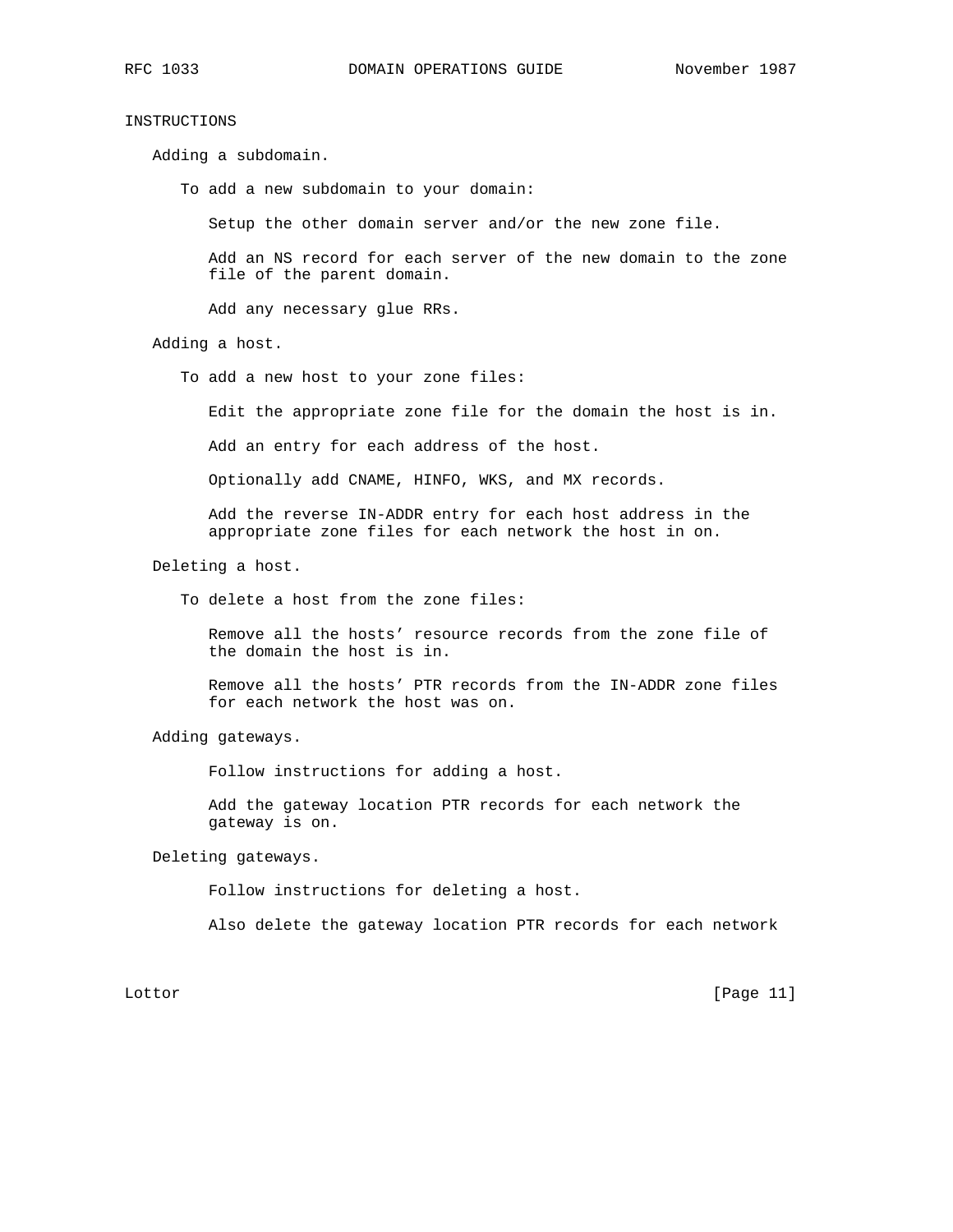the gateway was on.

## COMPLAINTS

 These are the suggested steps you should take if you are having problems that you believe are caused by someone else's name server:

 1. Complain privately to the responsible person for the domain. You can find their mailing address in the SOA record for the domain.

2. Complain publicly to the responsible person for the domain.

 3. Ask the NIC for the administrative person responsible for the domain. Complain. You can also find domain contacts on the NIC in the file NETINFO:DOMAIN-CONTACTS.TXT

4. Complain to the parent domain authorities.

5. Ask the parent authorities to excommunicate the domain.

Lottor [Page 12]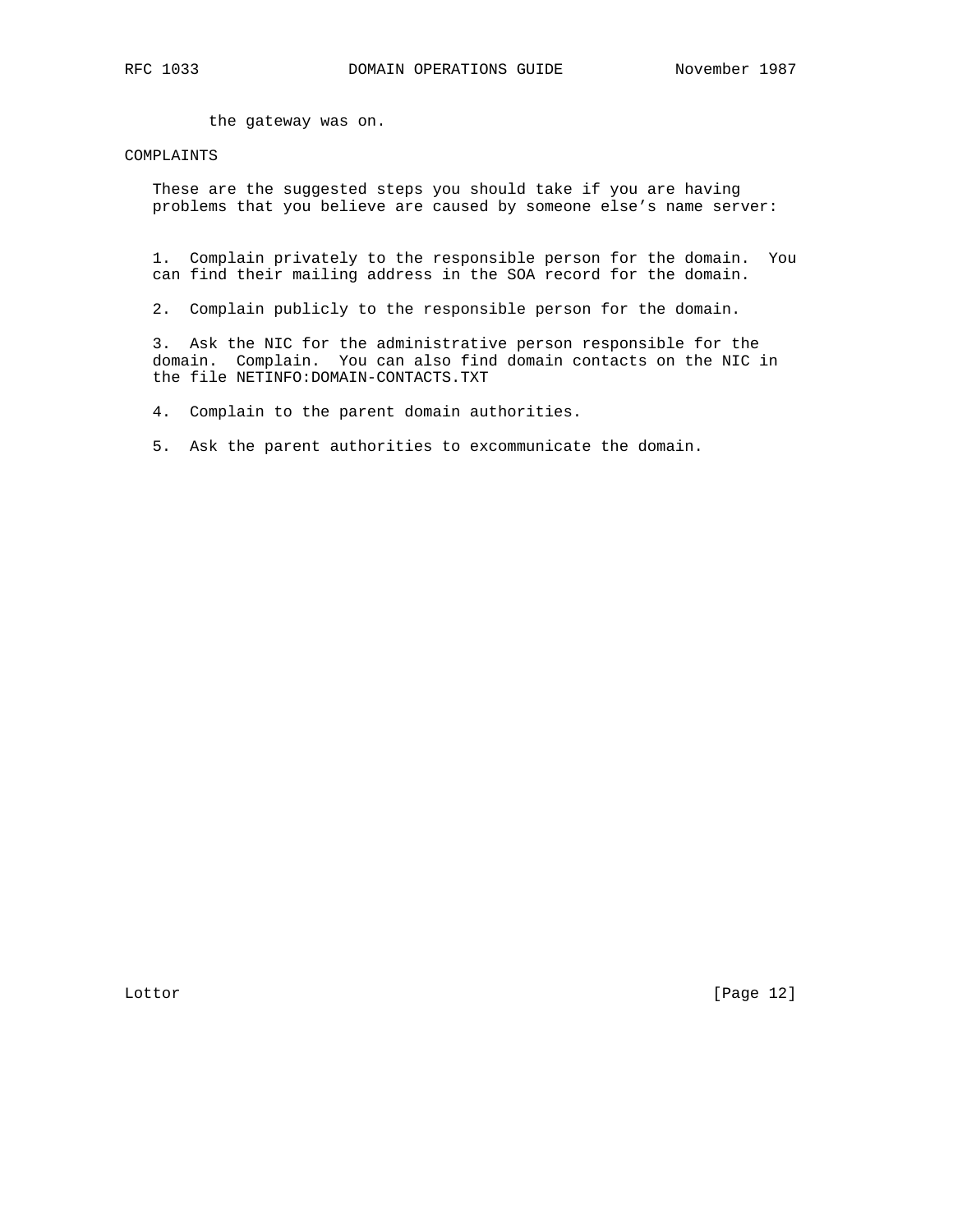EXAMPLE DOMAIN SERVER DATABASE FILES

 The following examples show how zone files are set up for a typical organization. SRI will be used as the example organization. SRI has decided to divided their domain SRI.COM into a few subdomains, one for each group that wants one. The subdomains are CSL and ISTC.

Note the following interesting items:

There are both hosts and domains under SRI.COM.

CSL.SRI.COM is both a domain name and a host name.

All the domains are serviced by the same pair of domain servers.

 All hosts at SRI are on net 128.18 except hosts in the CSL domain which are on net 192.12.33. Note that a domain does not have to correspond to a physical network.

 The examples do not necessarily correspond to actual data in use by the SRI domain.



SRI Domain Organization

Lottor [Page 13]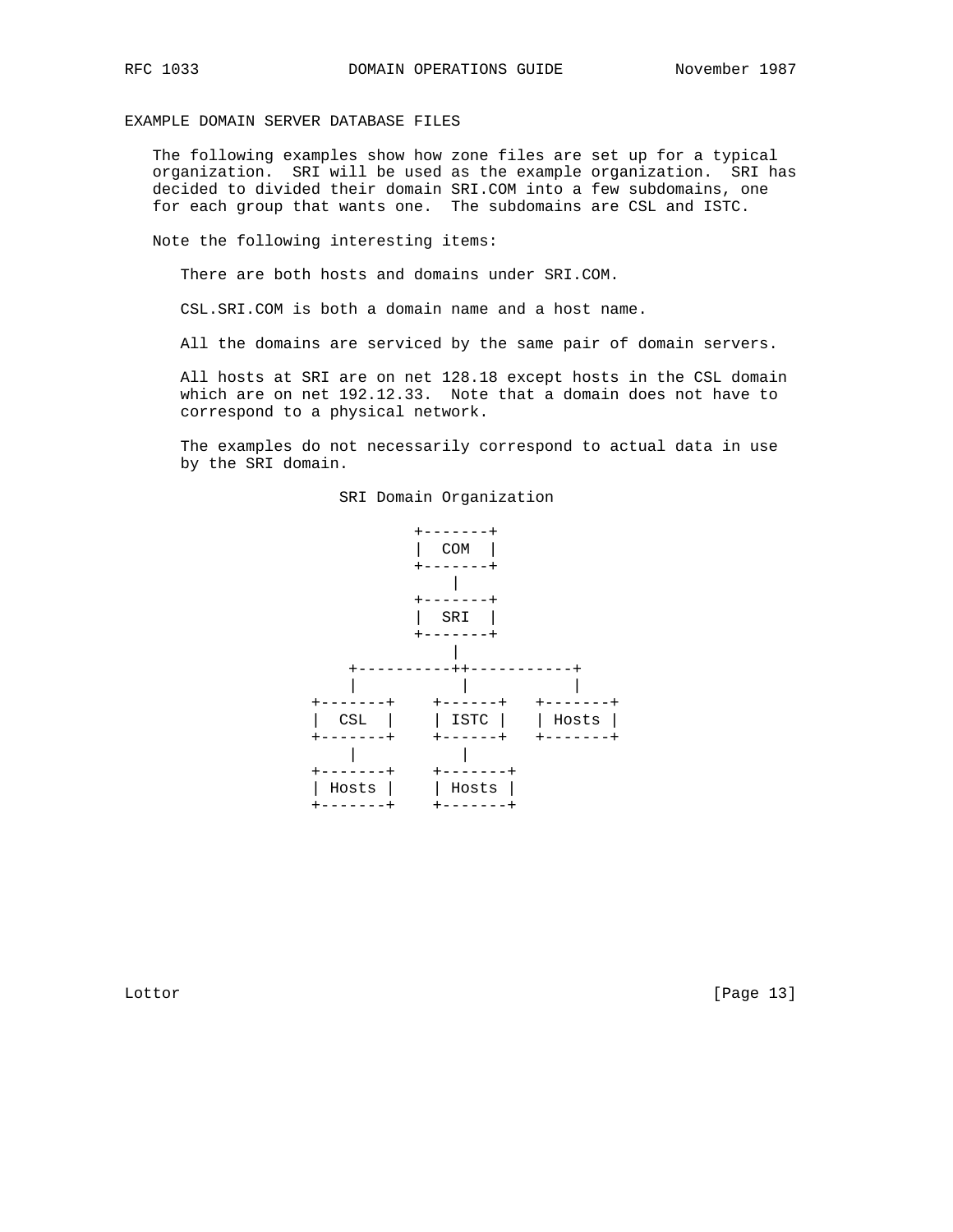[File "CONFIG.CMD". Since bootstrap files are not standardized, this file is presented using a pseudo configuration file syntax.]

|  | load root server list                                        |  | from file ROOT.SERVERS |
|--|--------------------------------------------------------------|--|------------------------|
|  | load zone SRI.COM.                                           |  | from file SRI.ZONE     |
|  | load zone CSL.SRI.COM.                                       |  | from file CSL.ZONE     |
|  | load zone ISTC.SRI.COM.                                      |  | from file ISTC.ZONE    |
|  | load zone 18.128.IN-ADDR.ARPA.                               |  | from file SRINET.ZONE  |
|  | load zone 33.12.192.IN-ADDR.ARPA. from file SRI-CSL-NET.ZONE |  |                        |

Lottor [Page 14]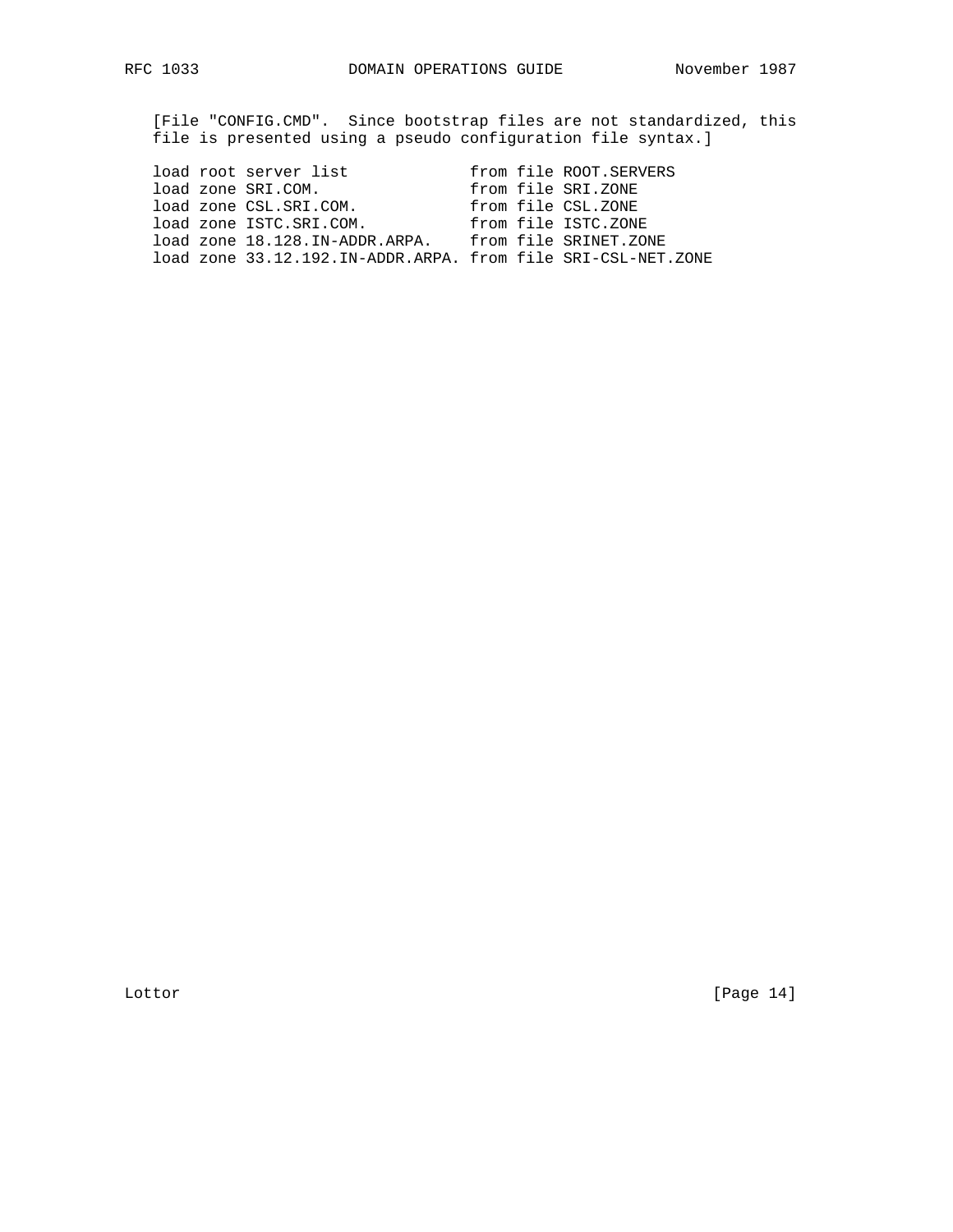[File "ROOT.SERVERS". Again, the format of this file is not standardized.]

| ilist of possible root servers |                         |                                      |  |
|--------------------------------|-------------------------|--------------------------------------|--|
| SRI-NIC.ARPA                   | $10.0.0.51$ $26.0.0.73$ |                                      |  |
| C.ISI.EDU                      | 10.0.0.52               |                                      |  |
| BRL-AOS.ARPA                   |                         | 192.5.25.82  192.5.22.82  128.20.1.2 |  |
| A.ISI.EDU                      | 26.3.0.103              |                                      |  |

Lottor [Page 15]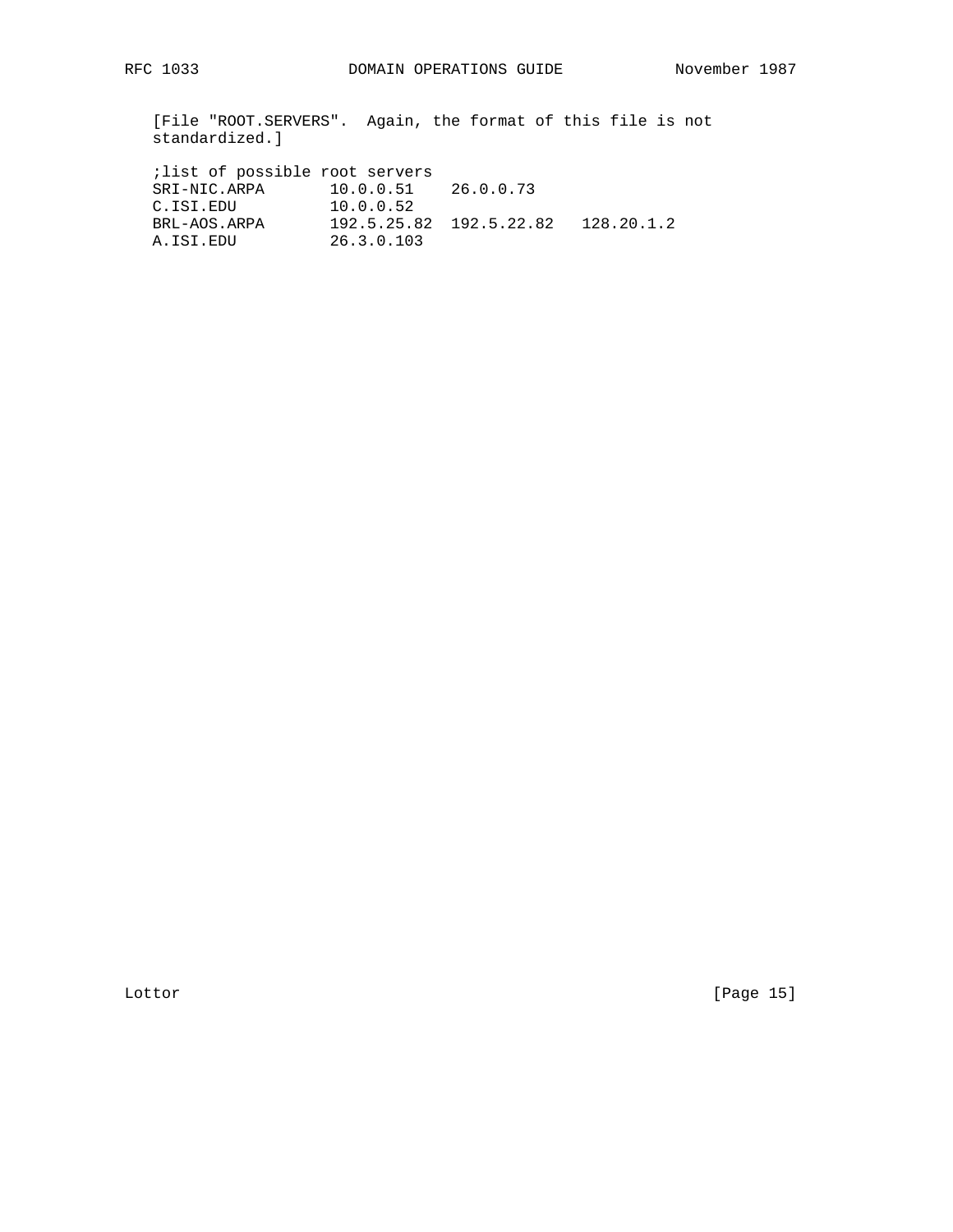| [File "SRI.ZONE"] |                         |                                              |                                        |                                                                                                                                                                                        |
|-------------------|-------------------------|----------------------------------------------|----------------------------------------|----------------------------------------------------------------------------------------------------------------------------------------------------------------------------------------|
| SRI.COM.          | IN                      | SOA                                          | $\lambda$                              | KL.SRI.COM. DLE.STRIPE.SRI.COM. (<br>$870407$ ; serial<br>1800 : refresh every 30 minutes<br>600 : retry every 10 minutes<br>604800 : expire after a week<br>86400 :default of an hour |
| SRI.COM.          | NS<br>NS<br>МX          | KL.SRI.COM.                                  | STRIPE.SRI.COM.<br>10 KL.SRI.COM.      |                                                                                                                                                                                        |
| ; SRI.COM hosts   |                         |                                              |                                        |                                                                                                                                                                                        |
| ΚL                | A<br>$\mathbb A$<br>MX  | 10.1.0.2<br>128.18.10.6                      | 10 KL.SRI.COM.                         |                                                                                                                                                                                        |
| STRIPE<br>STRIPE  | $\mathbf{A}$<br>A<br>MX | 10.4.0.2<br>128.18.10.4                      | 10 STRIPE.SRI.COM.                     |                                                                                                                                                                                        |
| NIC.              | CNAME                   | SRI-NIC.ARPA.                                |                                        |                                                                                                                                                                                        |
| Blackjack         | $\overline{A}$<br>WKS   | 128.18.2.1<br>HINFO VAX-11/780<br>128.18.2.1 |                                        | UNIX<br>TCP TELNET FTP                                                                                                                                                                 |
| CSL               | WKS<br>МX               | A 192.12.33.2<br>10                          | HINFO FOONLY-F4 TOPS20<br>CSL.SRI.COM. | 192.12.33.2 TCP TELNET FTP SMTP FINGER                                                                                                                                                 |

Lottor [Page 16]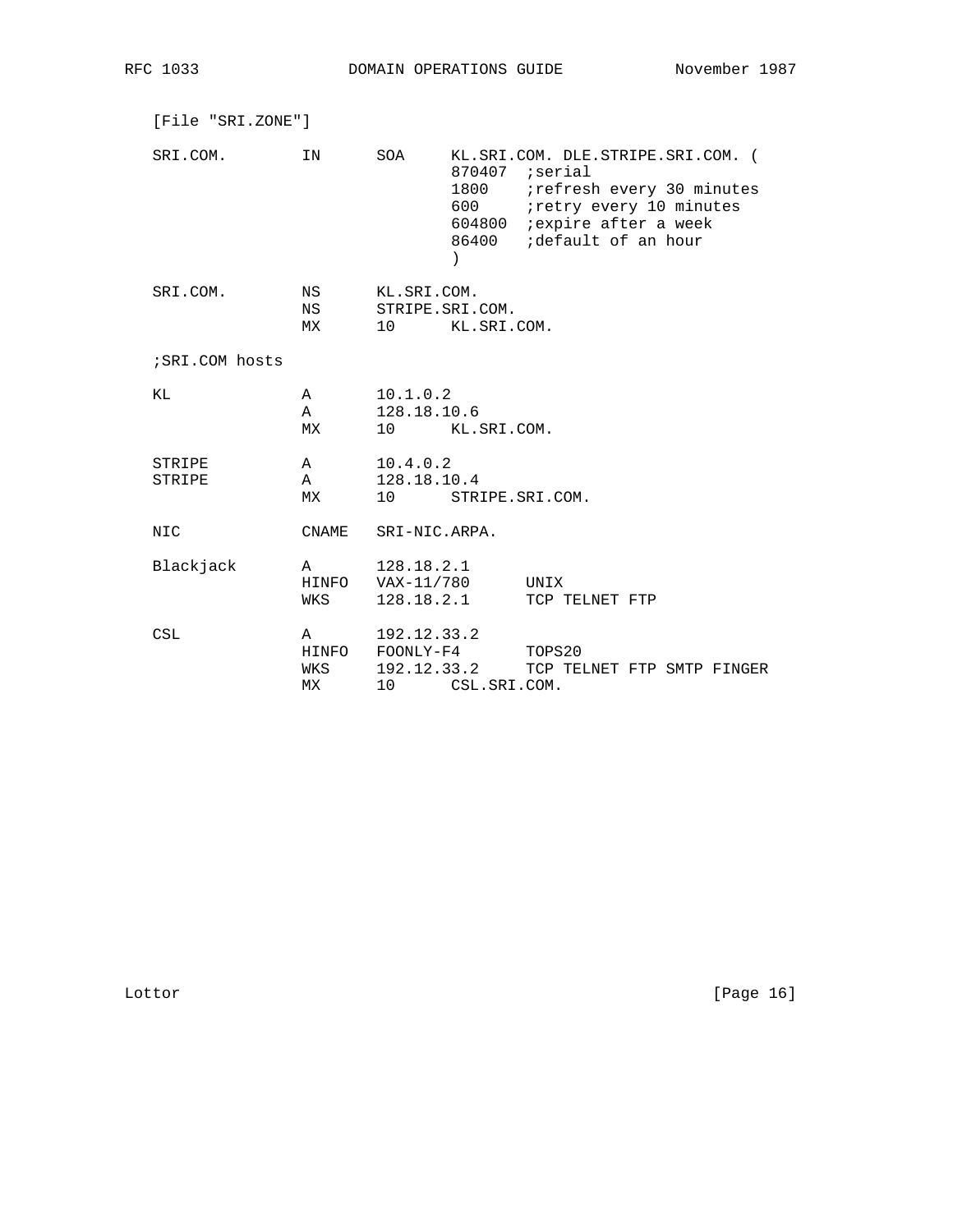| [File "CSL.ZONE"]  |                                   |                                                                     |                            |                                                                                                                                                                                  |
|--------------------|-----------------------------------|---------------------------------------------------------------------|----------------------------|----------------------------------------------------------------------------------------------------------------------------------------------------------------------------------|
| CSL.SRI.COM.       | ΙN                                | SOA                                                                 | 1800<br>$\lambda$          | KL.SRI.COM. DLE.STRIPE.SRI.COM. (<br>$870330$ ; serial<br>irefresh every 30 minutes<br>iretry every 10 minutes<br>604800 <i>i</i> expire after a week<br>86400 ;default of a day |
| CSL.SRI.COM.       | <b>NS</b><br>NS<br>Α              |                                                                     | KL.SRI.COM.<br>192.12.33.2 | STRIPE.SRI.COM.                                                                                                                                                                  |
| ;CSL.SRI.COM hosts |                                   |                                                                     |                            |                                                                                                                                                                                  |
| Α<br>$\mathbf B$   | $\overline{A}$<br>WKS             | CNAME CSL.SRI.COM.<br>192.12.33.3<br>HINFO FOONLY-F4<br>192.12.33.3 |                            | TOPS20<br>TCP TELNET FTP SMTP                                                                                                                                                    |
| GW                 | $\mathsf{A}$<br>$\mathsf{A}$<br>A | 10.2.0.2<br>192.12.33.1<br>128.18.1.1                               |                            |                                                                                                                                                                                  |
| SMELLY             | $\mathbf{A}$<br>HINFO             | $HINFO$ PDP-11/23<br>192.12.33.4<br>IMAGEN                          |                            | MOS<br>IMAGEN                                                                                                                                                                    |
| SOUIRREL           | $\mathsf{A}$<br>HINFO             | 192.12.33.5<br>XEROX-1100                                           |                            | INTERLISP                                                                                                                                                                        |
| VENUS              | $\mathbb{A}$<br>HINFO             | 192.12.33.7                                                         | SYMBOLICS-3600             | LISPM                                                                                                                                                                            |
| HELIUM             | $\mathbb A$<br>HINFO              | 192.12.33.30<br>SUN-3/160                                           |                            | UNIX                                                                                                                                                                             |
| ARGON              | A                                 | 192.12.33.31                                                        |                            |                                                                                                                                                                                  |

RADON A 192.12.33.32

HINFO SUN-3/75 UNIX

HINFO SUN-3/75 UNIX

Lottor [Page 17]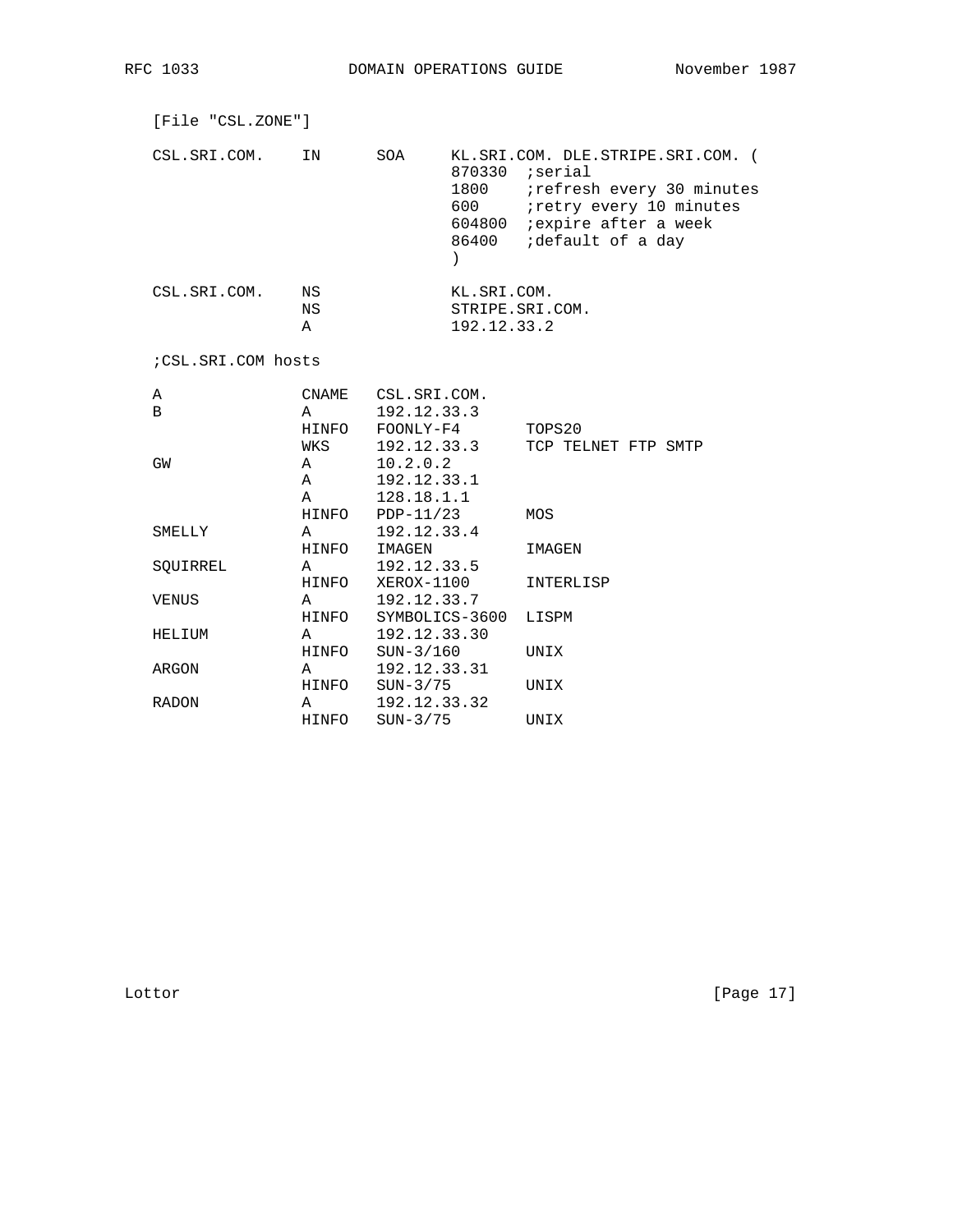RFC 1033 DOMAIN OPERATIONS GUIDE November 1987

| [File "ISTC.ZONE"]<br>ISTC.SRI.COM.<br>SOA<br>KL.SRI.COM. roemers.JOYCE.ISTC.SRI.COM. (<br>IN<br>870406<br>iserial;<br>1800<br>irefresh every 30 minutes<br>600<br>iretry every 10 minutes<br><i>i</i> expire after a week<br>604800<br>86400<br>idefault of a day<br>$\mathcal{E}$<br>ISTC.SRI.COM.<br>ΝS<br>KL.SRI.COM.<br>ΝS<br>STRIPE.SRI.COM.<br>МX<br>10 <sup>°</sup><br>SPAM. ISTC. SRI. COM.<br>; ISTC hosts<br>128.18.4.2<br>joyce<br>$\mathbb A$<br>HINFO VAX-11/750 UNIX |        |                                   |                                                                               |  |  |
|-------------------------------------------------------------------------------------------------------------------------------------------------------------------------------------------------------------------------------------------------------------------------------------------------------------------------------------------------------------------------------------------------------------------------------------------------------------------------------------|--------|-----------------------------------|-------------------------------------------------------------------------------|--|--|
|                                                                                                                                                                                                                                                                                                                                                                                                                                                                                     |        |                                   |                                                                               |  |  |
|                                                                                                                                                                                                                                                                                                                                                                                                                                                                                     |        |                                   |                                                                               |  |  |
|                                                                                                                                                                                                                                                                                                                                                                                                                                                                                     |        |                                   |                                                                               |  |  |
|                                                                                                                                                                                                                                                                                                                                                                                                                                                                                     |        |                                   |                                                                               |  |  |
|                                                                                                                                                                                                                                                                                                                                                                                                                                                                                     |        |                                   |                                                                               |  |  |
|                                                                                                                                                                                                                                                                                                                                                                                                                                                                                     |        |                                   |                                                                               |  |  |
|                                                                                                                                                                                                                                                                                                                                                                                                                                                                                     | bozo   | A<br>HINFO                        | 128.18.0.6<br>SUN UNIX                                                        |  |  |
|                                                                                                                                                                                                                                                                                                                                                                                                                                                                                     | sundae | A<br>HINFO                        | 128.18.0.11<br>SUN UNIX                                                       |  |  |
|                                                                                                                                                                                                                                                                                                                                                                                                                                                                                     | tsca   | $\mathbb A$<br>$\mathbf{A}$<br>МX | 128.18.0.201<br>10.3.0.2<br>HINFO VAX-11/750 UNIX<br>10 TSCA. ISTC. SRI. COM. |  |  |
|                                                                                                                                                                                                                                                                                                                                                                                                                                                                                     | tsc    | CNAME                             | tsca                                                                          |  |  |
|                                                                                                                                                                                                                                                                                                                                                                                                                                                                                     | prmh   | $\mathbf{A}$                      | 128.18.0.203                                                                  |  |  |
|                                                                                                                                                                                                                                                                                                                                                                                                                                                                                     |        | A                                 | 10.2.0.51                                                                     |  |  |
|                                                                                                                                                                                                                                                                                                                                                                                                                                                                                     |        | HINFO                             | $PDP-11/44$ UNIX                                                              |  |  |
|                                                                                                                                                                                                                                                                                                                                                                                                                                                                                     | spam   | A                                 | 128.18.4.3                                                                    |  |  |
|                                                                                                                                                                                                                                                                                                                                                                                                                                                                                     |        | A                                 | 10.2.0.107                                                                    |  |  |
|                                                                                                                                                                                                                                                                                                                                                                                                                                                                                     |        | HINFO                             | VAX-11/780 UNIX                                                               |  |  |
|                                                                                                                                                                                                                                                                                                                                                                                                                                                                                     |        | МX                                | 10 <sup>1</sup><br>SPAM. ISTC. SRI. COM.                                      |  |  |

Lottor [Page 18]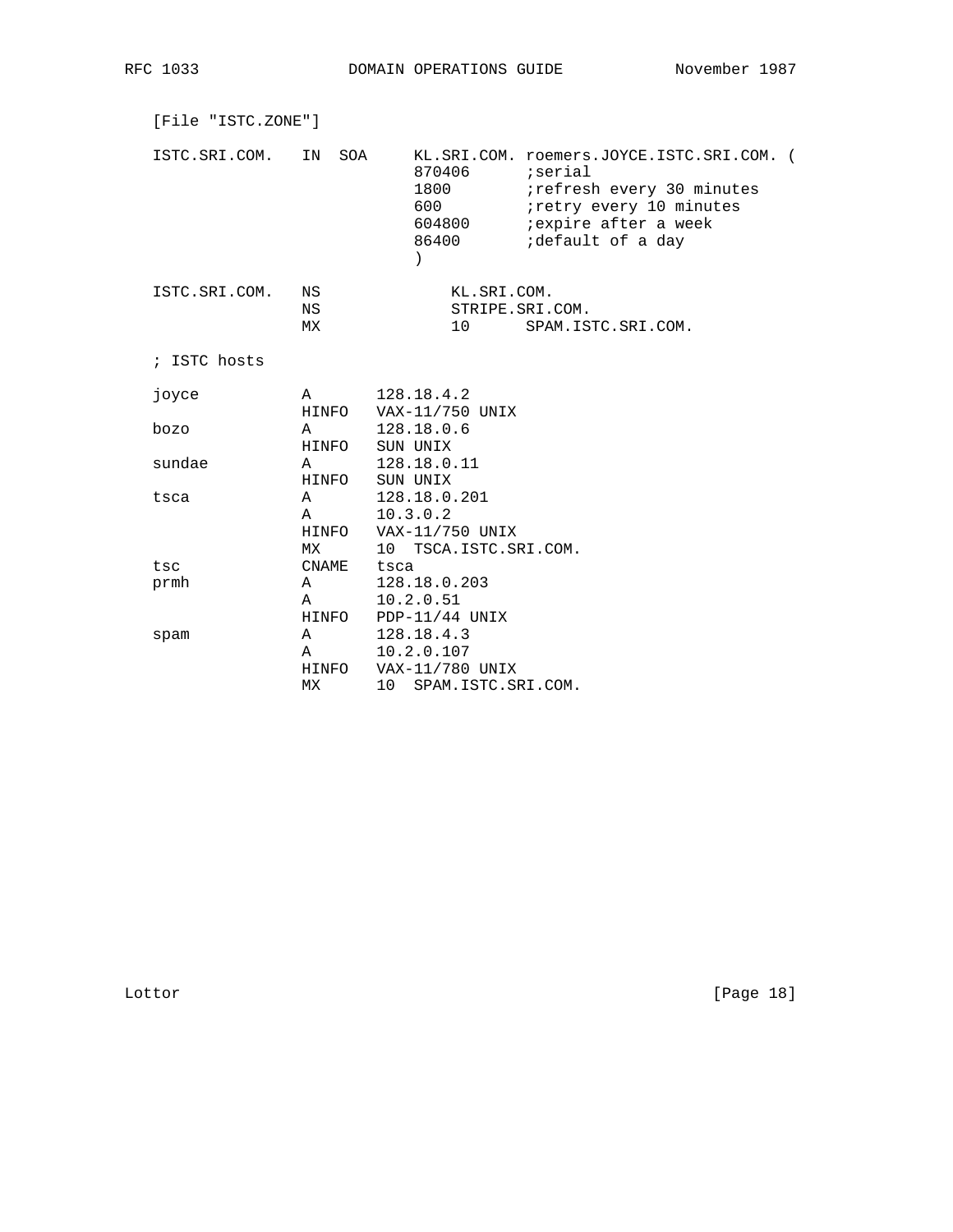| [File "SRINET.ZONE"]                                                                                                                                                                              |                   |                                            |                                                   |                                                                                                                                                                         |  |
|---------------------------------------------------------------------------------------------------------------------------------------------------------------------------------------------------|-------------------|--------------------------------------------|---------------------------------------------------|-------------------------------------------------------------------------------------------------------------------------------------------------------------------------|--|
| 18.128.IN-ADDR.ARPA.                                                                                                                                                                              | IN                | $870406$ ; serial<br>1800<br>600<br>604800 |                                                   | SOA KL.SRI.COM DLE.STRIPE.SRI.COM. (<br><i>i</i> refresh every 30 minutes<br>iretry every 10 minutes<br><i>i</i> expire after a week<br>86400 <i>i</i> default of a day |  |
| 18.128.IN-ADDR.ARPA.                                                                                                                                                                              | NS N<br>NS<br>PTR |                                            | KL.SRI.COM.<br>STRIPE.SRI.COM.<br>GW.CSL.SRI.COM. |                                                                                                                                                                         |  |
| ; SRINET [128.18.0.0] Address Translations                                                                                                                                                        |                   |                                            |                                                   |                                                                                                                                                                         |  |
| ; SRI.COM Hosts<br>1.2.18.128.IN-ADDR.ARPA.                                                                                                                                                       |                   | PTR                                        |                                                   | Blackjack.SRI.COM.                                                                                                                                                      |  |
| ; ISTC.SRI.COM Hosts<br>2.4.18.128.IN-ADDR.ARPA.<br>6.0.18.128.IN-ADDR.ARPA.<br>11.0.18.128.IN-ADDR.ARPA.<br>201.0.18.128.IN-ADDR.ARPA.<br>203.0.18.128.IN-ADDR.ARPA.<br>3.4.18.128.IN-ADDR.ARPA. |                   | PTR<br>PTR<br>PTR<br>PTR<br>PTR<br>PTR     |                                                   | ioyce.ISTC.SRI.COM.<br>bozo. ISTC. SRI. COM.<br>sundae. ISTC. SRI. COM.<br>tsca. ISTC. SRI. COM.<br>prmh. ISTC. SRI. COM.<br>spam. ISTC. SRI. COM.                      |  |
| ; CSL. SRI. COM Hosts<br>1.1.18.128.IN-ADDR.ARPA.                                                                                                                                                 |                   | <b>PTR</b>                                 |                                                   | GW.CSL.SRI.COM.                                                                                                                                                         |  |

Lottor [Page 19]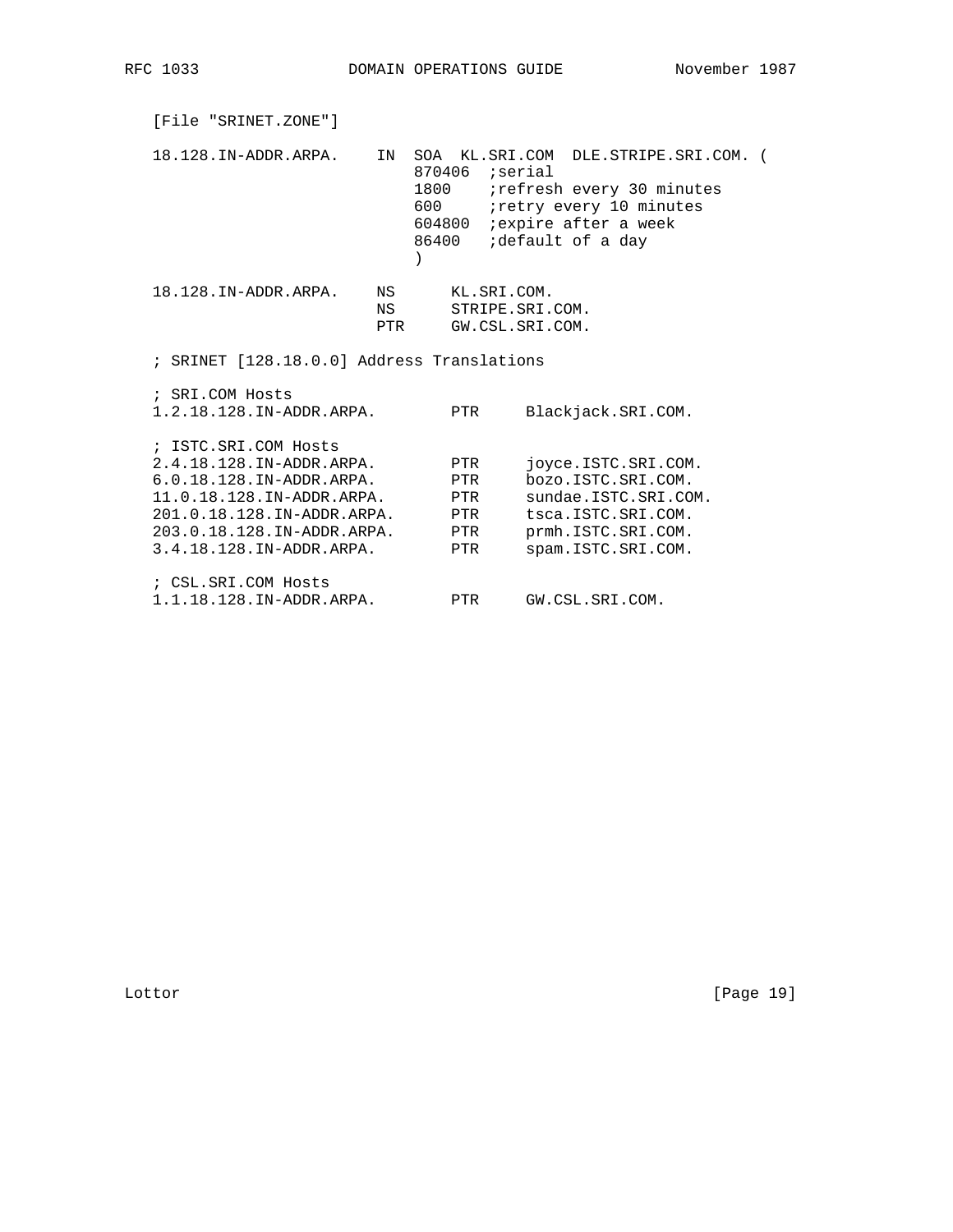| [File "SRI-CSL-NET.ZONE"]                                                                                                                                            |     |                                 |                                                                                                                                                             |  |
|----------------------------------------------------------------------------------------------------------------------------------------------------------------------|-----|---------------------------------|-------------------------------------------------------------------------------------------------------------------------------------------------------------|--|
| 33.12.192.IN-ADDR.ARPA. IN SOA KL.SRI.COM DLE.STRIPE.SRI.COM. (                                                                                                      |     | 1800<br>600 600                 | $870404$ ; serial<br><i>i</i> refresh every 30 minutes<br>iretry every 10 minutes<br>604800 <i>i</i> expire after a week<br>86400 <i>i</i> default of a day |  |
| 33.12.192.IN-ADDR.ARPA. NS KL.SRI.COM.                                                                                                                               | PTR |                                 | NS STRIPE.SRI.COM.<br>GW.CSL.SRI.COM.                                                                                                                       |  |
| ; SRI-CSL-NET [192.12.33.0] Address Translations                                                                                                                     |     |                                 |                                                                                                                                                             |  |
| ; SRI.COM Hosts<br>2.33.12.192.IN-ADDR.ARPA.                                                                                                                         |     | PTR                             | CSL.SRI.COM.                                                                                                                                                |  |
| ; CSL.SRI.COM Hosts<br>1.33.12.192.IN-ADDR.ARPA.<br>3.33.12.192.IN-ADDR.ARPA.<br>4.33.12.192.IN-ADDR.ARPA.<br>5.33.12.192.TN-ADDR.ARPA.<br>7.33.12.192.IN-ADDR.ARPA. |     | PTR<br>PTR<br>PTR<br>PTR<br>PTR | GW.CSL.SRI.COM.<br>B.CSL.SRI.COM.<br>SMELLY.CSL.SRI.COM.<br>SOUIRREL.CSL.SRI.COM.<br>VENUS.CSL.SRI.COM.                                                     |  |
| 30.33.12.192.IN-ADDR.ARPA.                                                                                                                                           |     | PTR                             | HELIUM.CSL.SRI.COM.                                                                                                                                         |  |
| 31.33.12.192.IN-ADDR.ARPA.<br>32.33.12.192.IN-ADDR.ARPA.                                                                                                             |     | PTR<br>PTR                      | ARGON.CSL.SRI.COM.<br>RADON.CSL.SRI.COM.                                                                                                                    |  |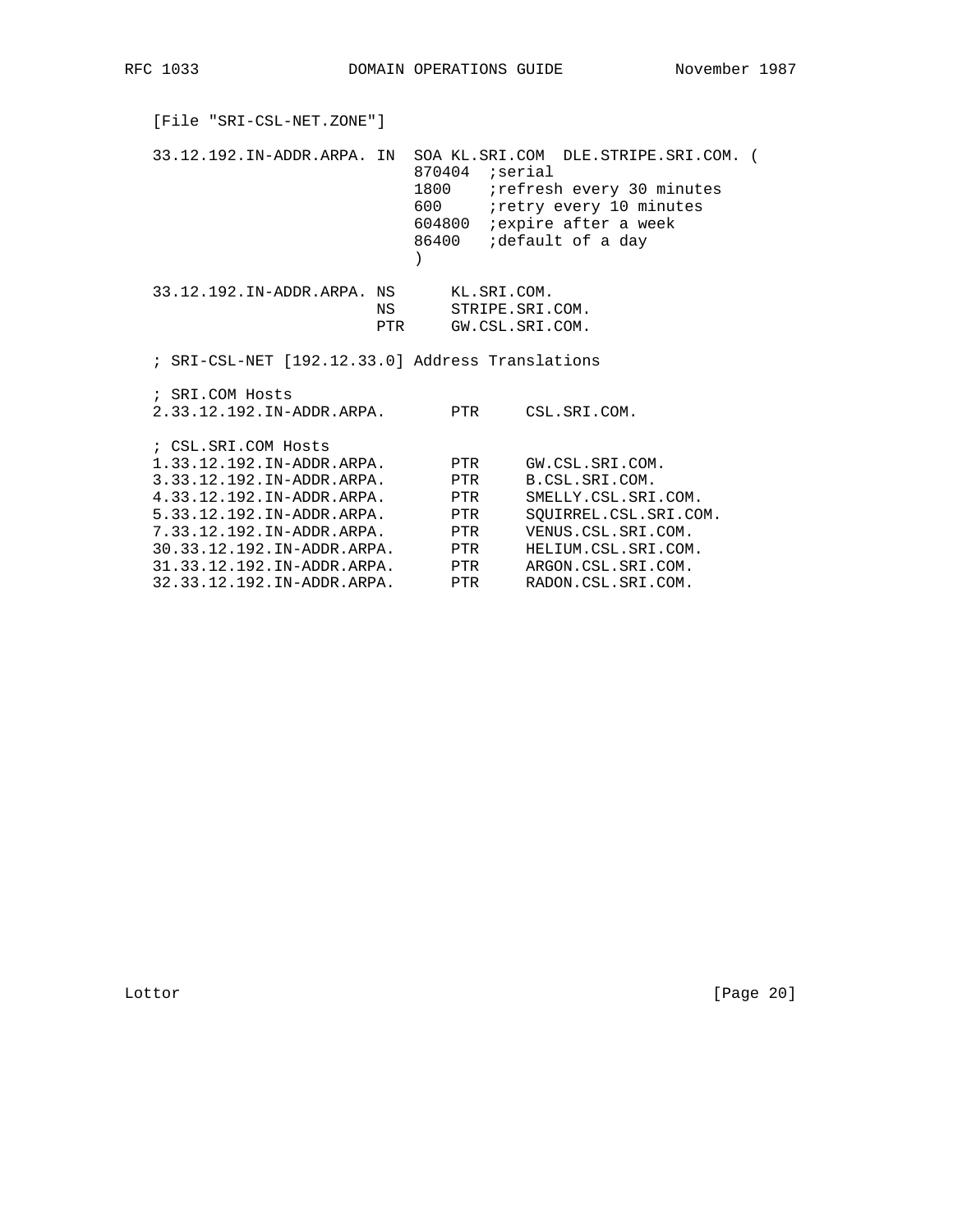APPENDIX

 BIND (Berkeley Internet Name Domain server) distributed with 4.3 BSD UNIX

 This section describes two BIND implementation specific files; the boot file and the cache file. BIND has other options, files, and specifications that are not described here. See the Name Server Operations Guide for BIND for details.

 The boot file for BIND is usually called "named.boot". This corresponds to file "CONFIG.CMD" in the example section.

| cache   |                        | named.ca         |
|---------|------------------------|------------------|
| primary | SRI.COM                | SRI.ZONE         |
| primary | CSL.SRI.COM            | CSL.ZONE         |
| primary | ISTC.SRI.COM           | ISTC.ZONE        |
| primary | 18.128.IN-ADDR.ARPA    | SRINET. ZONE     |
| primary | 33.12.192.IN-ADDR.ARPA | SRI-CSL-NET.ZONE |

 The cache file for BIND is usually called "named.ca". This corresponds to file "ROOT.SERVERS" in the example section.

|                              | ΙN. | NS           | SRI-NIC.ARPA. |
|------------------------------|-----|--------------|---------------|
|                              |     |              | NS C.ISI.EDU. |
|                              |     | NS           | BRL-AOS.ARPA. |
|                              |     |              | NS C.ISI.EDU. |
| <i>i</i> and their addresses |     |              |               |
| SRI-NIC.ARPA.                |     | A            | 10.0.0.51     |
|                              |     | A            | 26.0.0.73     |
| C.ISI.EDU.                   |     | $\mathbf{A}$ | 10.0.0.52     |
| BRL-AOS.ARPA.                |     | A            | 192.5.25.82   |
|                              |     | A            | 192.5.22.82   |
|                              |     | Α            | 128.20.1.2    |
| A.ISI.EDU.                   |     | A            | 26.3.0.103    |

Lottor [Page 21]